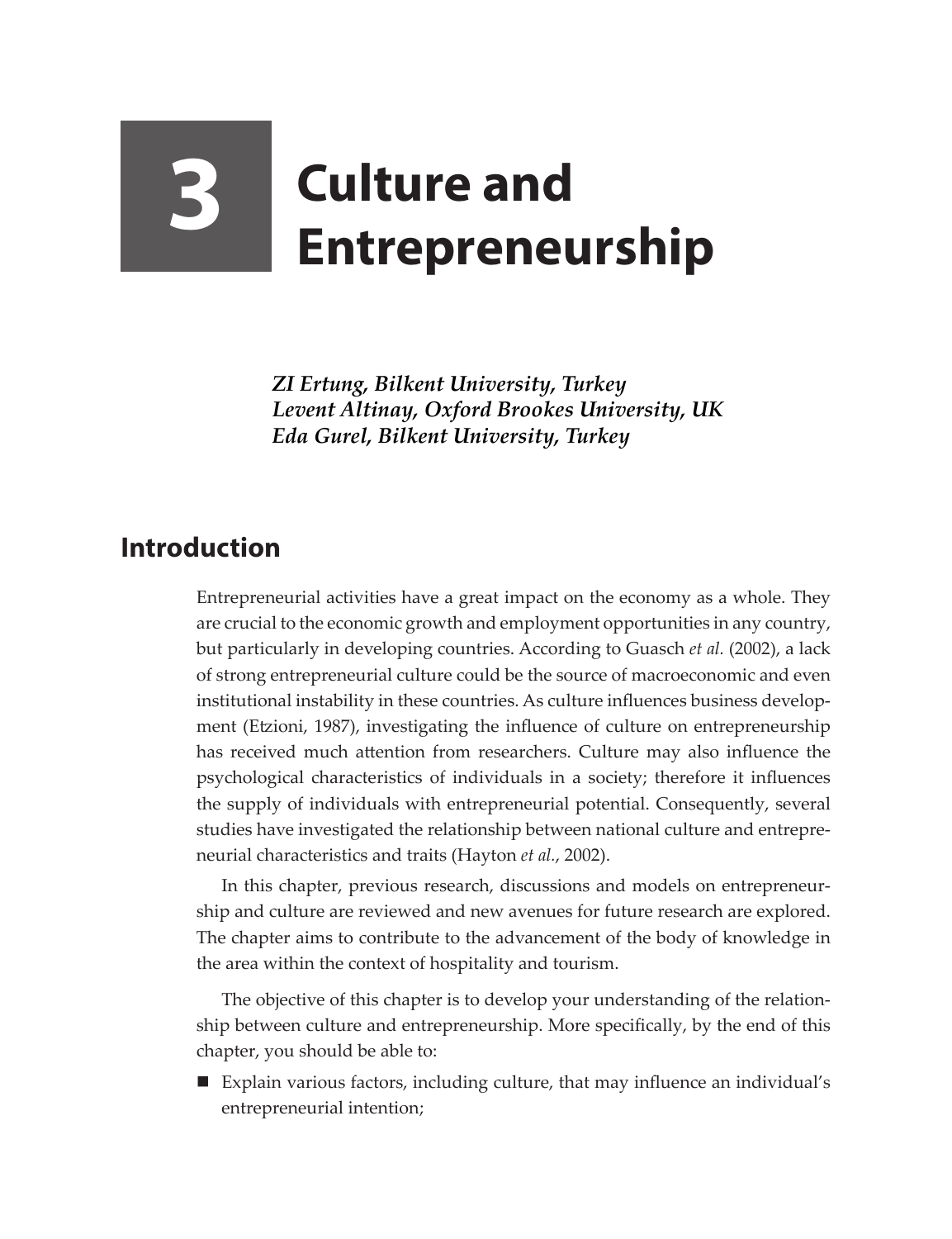- Explain cultural differences based on Hofstede's dimensions;
- Explain the effect of cultural dimensions on entrepreneurial potential, intention and the traits of an individual;
- Assess whether there may be universal values that can affect an individual's entrepreneurial intention;
- Compare and contrast models developed to understand the relationship between culture and entrepreneurship.

The chapter begins by defining entrepreneurship and culture. Famous frameworks with a special emphasis on Hofstede's Theory of Cultural Dimensions proposed to evaluate the impact of culture on entrepreneurship are explained and then universal values that may motivate entrepreneurial behaviour and attitudes are explored. Finally, the chapter concludes with important conceptual models offered to analyse venture formation by tapping into the influence of culture.

## **Entrepreneurship and culture**

There are many definitions of entrepreneurship. However, as various authors (e.g. Cunningham and Lischeron, 1991; Steward and Roth, 2001; Kirby, 2005; Zhao e*t al.*, 2011) point out, there is no universally accepted definition of entrepreneurship. Gartner (1990) identifies eight themes repeatedly utilised in defining entrepreneurship in the literature: the entrepreneur (personality traits), innovation, organisation creation, creating value, profit or non-profit, growth, uniqueness and the owner-manager. Gartner (1988: 26) argues that organisation creation separates entrepreneurship from other disciplines and therefore defines entrepreneurship as "the creation of new organizations". In essence, entrepreneurship is the initiation of change through creation or innovation that usually involves risk (Zhao e*t al.*, 2011). As Morrison (2000) states, this initiation has its foundations not only in persons and institutions, but also in society and culture.

Accordingly, when the literature on entry into entrepreneurship is reviewed, two streams of enquiry emerge. While the first stream of research focuses on 'the person', the second highlights the importance of 'the environment' in stimulating entrepreneurial initiatives. Research that focuses on the individual is primarily concerned with the psychological characteristics of the enterprising individual (Zhao e*t al.*, 2011). According to Mueller (2004: 200), a potential entrepreneur is an individual (male or female) "within a given population or society that possesses a particular set of personal traits, skills, aptitudes and desires believed to motivate entrepreneurial behaviour or at least increase its likelihood". According to this stream of research, entrepreneurs possess innate, genetic entrepreneurial